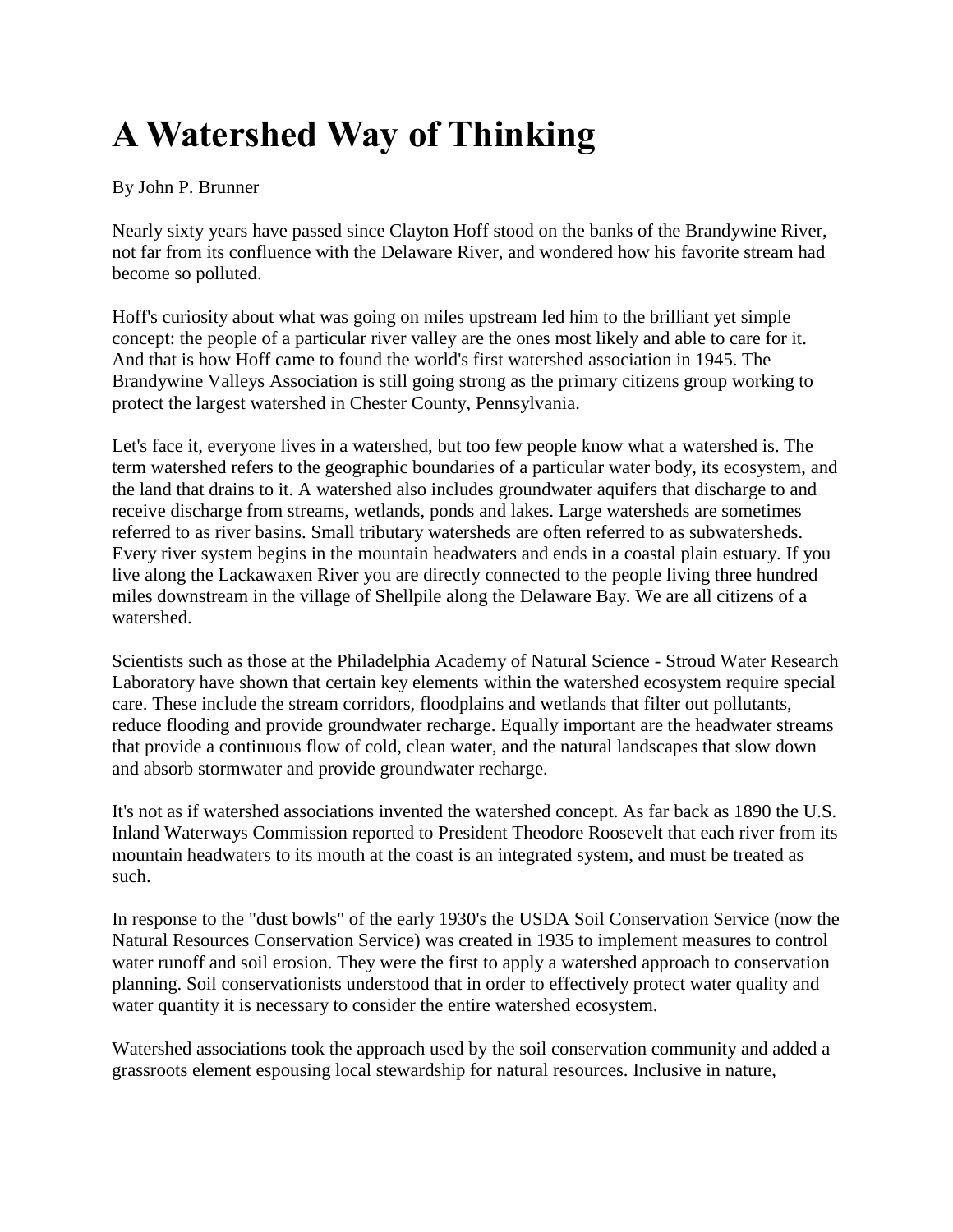watershed associations want to work with everyone in the watershed, from tree huggers to sewage plant operators.

Clayton Hoff started a movement that spread throughout southeastern Pennsylvania, New Jersey, and eventually around the world. The Upper Raritan Watershed Association and the Stony Brook-Millstone Watershed Association were formed just a few years after Hoff's group. The South Branch Raritan, Wissahickon, and Perkiomen (my home watershed) watershed associations were formed by the mid-1960's. Over the next few months I will help a few determined individuals give birth to the Lopatcong Creek Watershed Association, so the movement continues.

The Musconetcong Watershed Association (MWA) was formed just ten years ago. MWA takes the position that since environmental quality has everything to do with land use, and land use decisions in 'home-rule" states like New Jersey are made primarily at the local level, that is where we focus limited resources.

The Musconetcong Wild and Scenic River study and the state watershed planning initiative are the two main vehicles through which MWA is working with local municipalities. MWA is also concentrating on local schools with a watershed education program that integrates science, geography and history with a study of the Musconetcong watershed. The goals of the education program for children, landowners and municipal officials alike are to raise awareness about the unique features of the watershed, and help people understand the relationships between land and water.

The Musconetcong River watershed encompasses a 157 square mile area that extends from the mountainous terrain above Lake Hopatcong to the Delaware River at Rieglesville. The Musconetcong River meanders through farmlands, woodlands, one medium sized town, and several historic villages. The river is also the boundary water between Hunterdon, Morris, Sussex, and Warren Counties, and the watershed encompasses all or portions of 25 local municipalities.

That the natural boundary of the Musconetcong watershed is sliced and diced by so many political subdivisions makes it all the more difficult to protect the river. It is MWA's challenge to present a vision to the people of the watershed that clearly states what needs to be done to protect and improve the river, and to facilitate cooperative efforts across municipal boundaries and property lines to ensure success.

MWA is identifying those lands along the river and its tributaries that are most vulnerable to development. These areas will be protected through a prioritized land acquisition and conservation easement program. Public access lands along the Musconetcong deserve a management plan that establishes prioritized areas for restoration activities. This means wherever possible reestablishing forested buffers along the waterways and wetlands. A management plan must also address a host of recreational issues such as identifying areas that are more suitable for intense use, while protecting ecologically sensitive areas from inappropriate land uses.